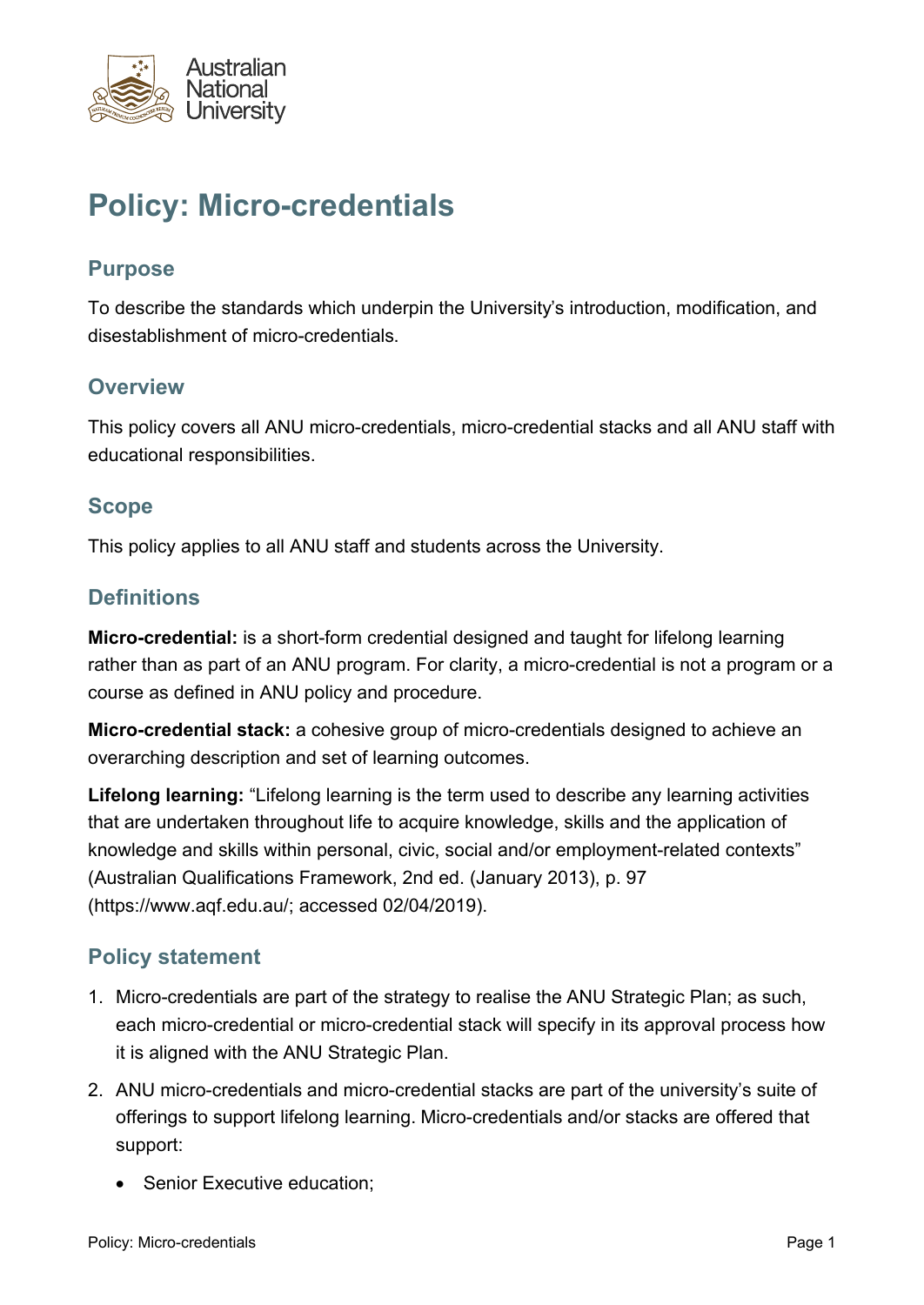- Professional development; and
- Personal development.
- 3. ANU micro-credentials are not AQF Qualifications.
- 4. The defining characteristics of ANU micro-credentials are that they:
	- demonstrate the university's intellectual leadership in the taught disciplines or fields;
	- are designed and taught at graduate level either by ANU staff or by ANU staff in conjunction with experienced practitioners;
	- include a face-to-face component which is normally in person but may be synchronous online; and
	- that their convening, teaching and assessment is not contracted out to third parties.
- 5. ANU quality assures each of its micro-credentials in their:
	- design through the development and governance process set out in the Procedure;
	- academic integrity through requiring for all enrolees to abide by academic integrity as specified by Academic Board and commit to this as part of the induction process prior to commencing their first ANU micro-credential; elective training will be made available to all enrolees;
	- academic expertise through compliance with the [ANU Qualification Requirements](https://policies.anu.edu.au/ppl/document/ANUP_016607)  [for Teaching Staff: Policy](https://policies.anu.edu.au/ppl/document/ANUP_016607) and [Procedure](https://policies.anu.edu.au/ppl/document/ANUP_016608)
	- enrolee outcomes through assessment that requires demonstration of each of the learning outcomes; and
	- enrolee engagement and impact through enrolee surveys that are consistent with the [ANU Student Surveys and Evaluations Policy](https://policies.anu.edu.au/ppl/document/ANUP_004601) and [Procedure](https://policies.anu.edu.au/ppl/document/ANUP_004602).
- 6. If the language of instruction is not English the language of instruction must be specified in the proposal, on all material published by the University about the microcredential, and must appear prominently on the micro-credential and any certificate of attendance.
- 7. Language micro-credential enrolees with previous language experience or exposure are required to undertake a language proficiency assessment to ensure enrolment at the most appropriate level. Enrolees who are not sure if they need to undertake a language proficiency assessment should seek advice from the micro-credential convenor. Enrolees who intentionally misrepresent their language proficiency level may be investigated under the Academic Misconduct Rule 2015 or the Academic Integrity Rule 2021 as having failed to comply with assessment directions and having sought unfair advantage.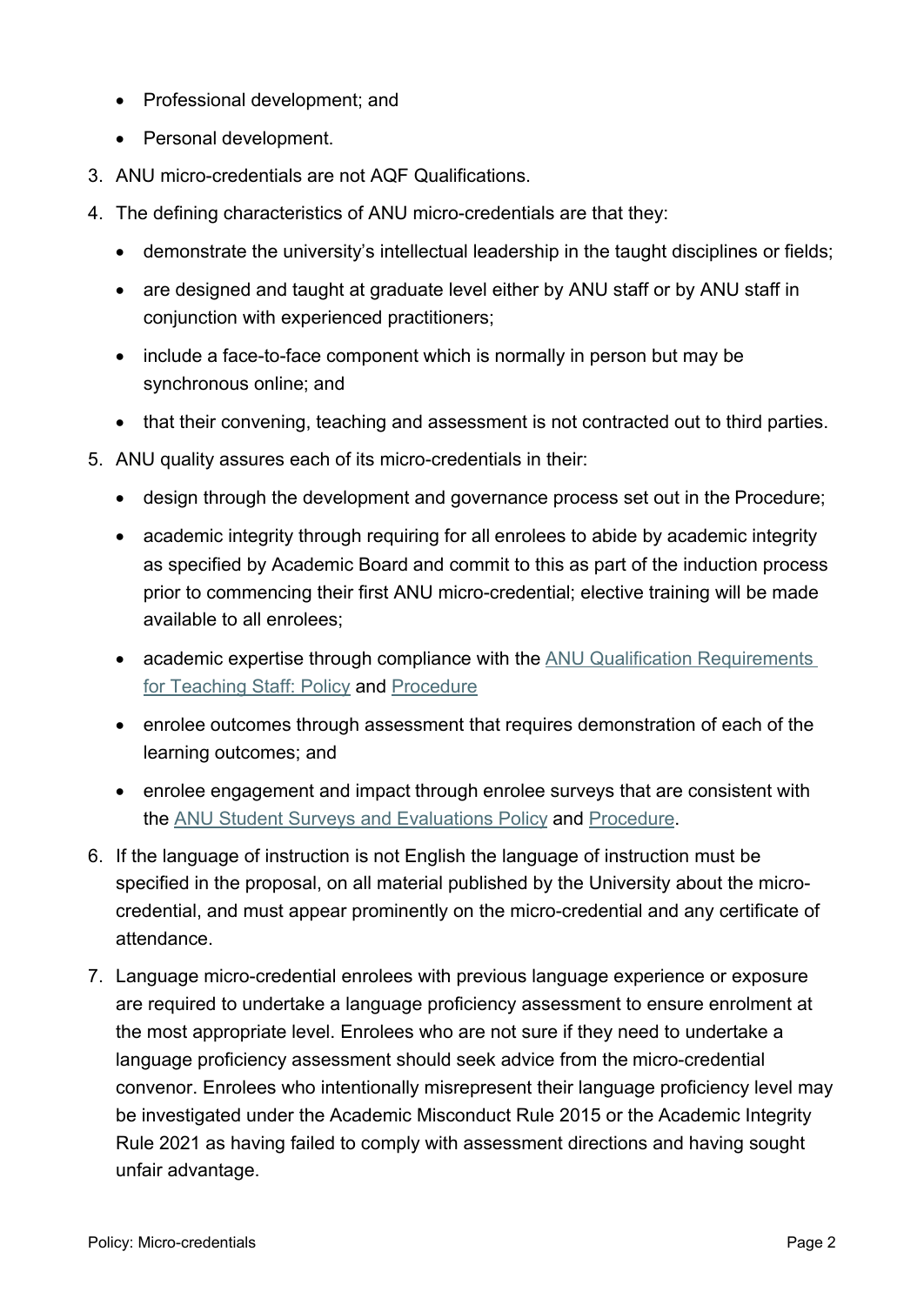- 8. To be eligible for award of a micro-credential, enrolees must successfully complete and pass the assessment for the micro-credential. Enrolees who attend the contact for the micro-credential but do not complete and pass the assessment are not eligible for the award of a micro-credential but may receive a certificate of attendance.
- 9. Two or more ANU micro-credentials may be stacked to form another ANU microcredential that demonstrates greater depth and/or breadth of study, following the principle that multiple courses may be combined to form a program.
- 10.Micro-credentials are not ANU programs or courses as defined in policy and procedure and must not be described as programs or courses.
- 11.Micro-credentials cannot be co-taught with 1000-, 2000-, or 3000-level undergraduate courses.
- 12.Micro-credentials cannot be included in the program orders for any ANU AQF qualification, but are eligible under the [ANU Recognition of Prior and External Learning](https://policies.anu.edu.au/ppl/document/ANUP_6278391)  [Policy](https://policies.anu.edu.au/ppl/document/ANUP_6278391) and Credit and [Exemptions](https://policies.anu.edu.au/ppl/document/ANUP_002612) Procedure for consideration for credit towards an ANU AQF qualification; ANU Micro-credentials are regarded as [formal learning](https://policies.anu.edu.au/ppl/document/ANUP_002601).
- 13.Micro-credentials are not eligible for HECS/CGS support and are not available for crossinstitutional enrolment.
- 14.ANU will continue to offer non-credentialed professional and short courses as per the [Professional and Short Courses Policy](https://policies.anu.edu.au/ppl/document/ANUP_009007) and [Procedure](https://policies.anu.edu.au/ppl/document/ANUP_009008).
- 15.Owing to the sector-wide fast-moving developments relating to micro-credentials, this policy is to be reviewed on an annual basis with the review submitted to the final AQAC meeting of each calendar year.